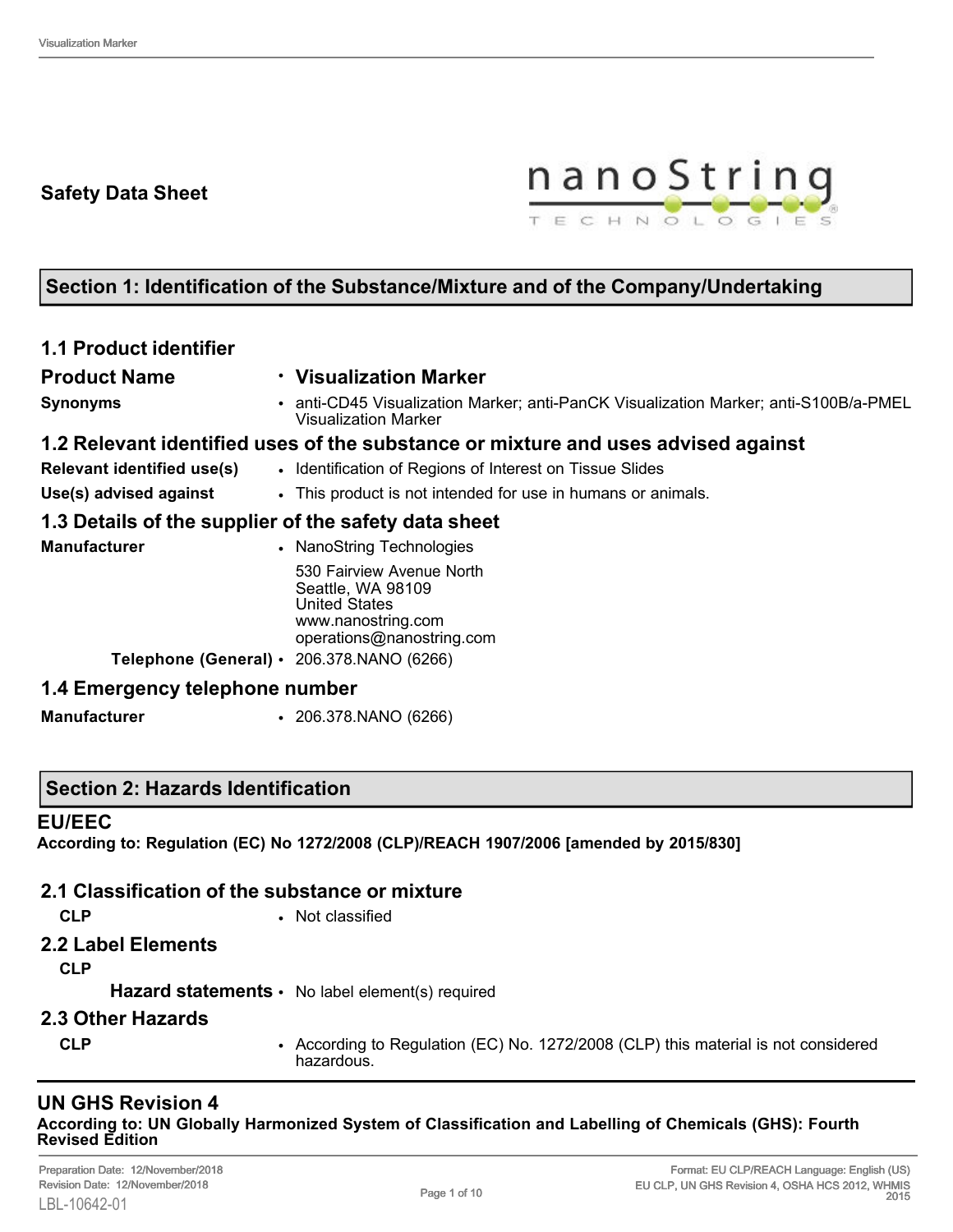| 2.1 Classification of the substance or mixture<br><b>UN GHS</b>      |                                                                                                                                             |
|----------------------------------------------------------------------|---------------------------------------------------------------------------------------------------------------------------------------------|
|                                                                      | • Not classified                                                                                                                            |
| 2.2 Label elements                                                   |                                                                                                                                             |
| <b>UN GHS</b>                                                        |                                                                                                                                             |
|                                                                      | <b>Hazard statements <math>\cdot</math></b> No label element(s) required                                                                    |
| <b>Precautionary statements</b>                                      |                                                                                                                                             |
| 2.3 Other hazards                                                    |                                                                                                                                             |
| <b>UN GHS</b>                                                        | • According to the Globally Harmonized System for Classification and Labeling (GHS)<br>this product is not considered hazardous             |
| <b>United States (US)</b><br>According to: OSHA 29 CFR 1910.1200 HCS |                                                                                                                                             |
| 2.1 Classification of the substance or mixture                       |                                                                                                                                             |
| <b>OSHA HCS 2012</b>                                                 | • Not classified                                                                                                                            |
| 2.2 Label elements                                                   |                                                                                                                                             |
| OSHA HCS 2012                                                        |                                                                                                                                             |
|                                                                      | <b>Hazard statements <math>\cdot</math></b> No label element(s) required                                                                    |
| 2.3 Other hazards                                                    |                                                                                                                                             |
| <b>OSHA HCS 2012</b>                                                 | • This product is not considered hazardous under the U.S. OSHA 29 CFR 1910.1200<br>Hazard Communication Standard                            |
| Canada<br><b>According to: WHMIS 2015</b>                            |                                                                                                                                             |
| 2.1 Classification of the substance or mixture                       |                                                                                                                                             |
| <b>WHMIS 2015</b>                                                    | • Not classified                                                                                                                            |
| 2.2 Label elements<br><b>WHMIS 2015</b>                              |                                                                                                                                             |
|                                                                      | Hazard statements · No label element(s) required                                                                                            |
| <b>Precautionary statements</b>                                      |                                                                                                                                             |
| 2.3 Other hazards                                                    |                                                                                                                                             |
| <b>WHMIS 2015</b>                                                    | • In Canada, the product mentioned above is not considered hazardous under the<br>Workplace Hazardous Materials Information System (WHMIS). |

# **Section 3 - Composition/Information on Ingredients**

## **3.1 Substances**

• Material does not meet the criteria of a substance.

# **3.2 Mixtures**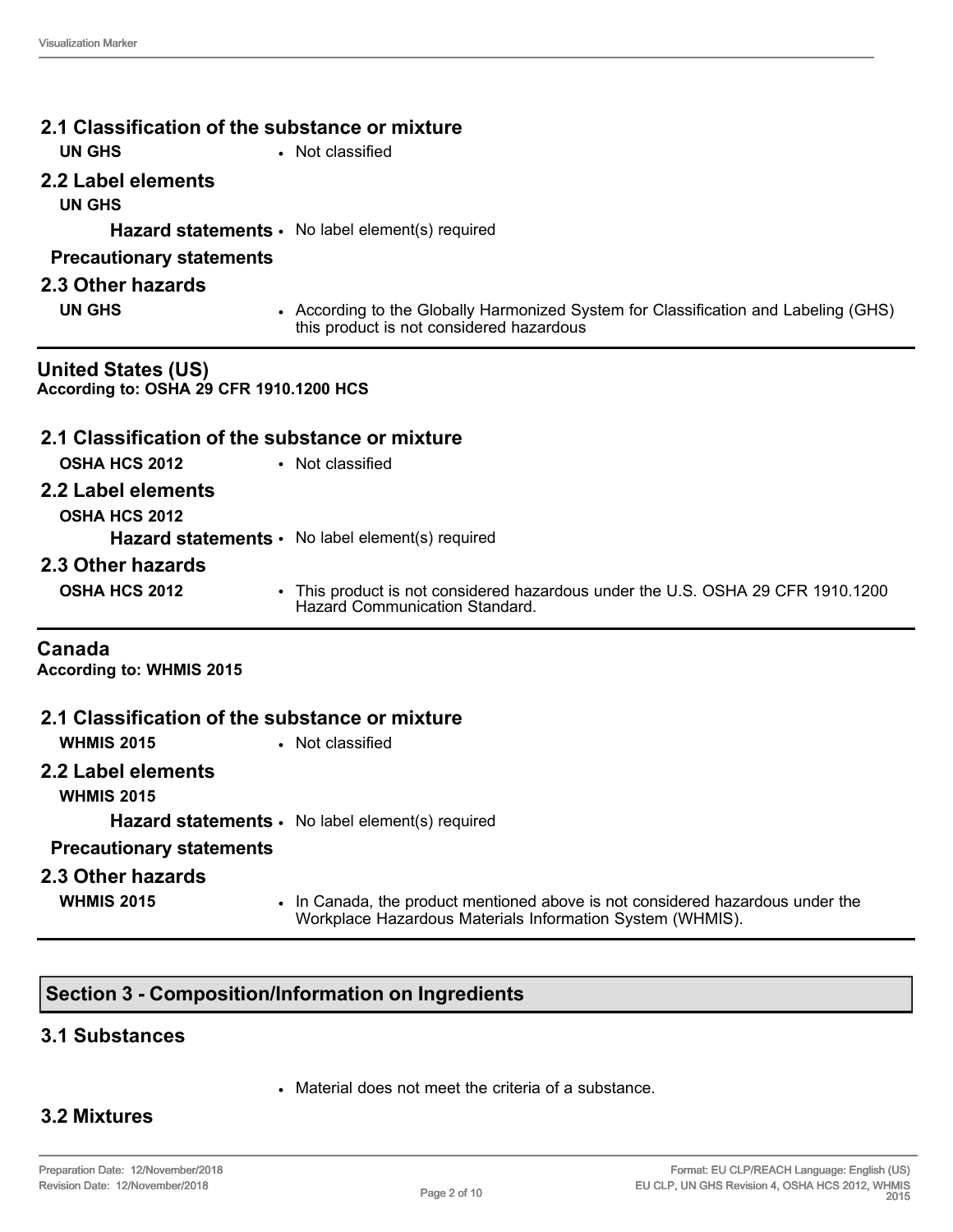|                                | <b>Composition</b>                                                         |            |                                                                      |                                                                                                                                                                              |                 |
|--------------------------------|----------------------------------------------------------------------------|------------|----------------------------------------------------------------------|------------------------------------------------------------------------------------------------------------------------------------------------------------------------------|-----------------|
| <b>Chemical</b><br><b>Name</b> | <b>Identifiers</b>                                                         | $\%$       | <b>LD50/LC50</b>                                                     | <b>Classifications According to</b><br><b>Regulation/Directive</b>                                                                                                           | <b>Comments</b> |
| Component                      | CAS:7647-14-5<br>EC Number:231-<br>598-3                                   | 0.9%       | Ingestion/Oral-Rat LD50 •<br>3000 mg/kg                              | <b>EU CLP:</b> Eye Irrit. 2, H319<br>UN GHS Revision 4: Acute Tox. 5 (Orl); Eye<br>Irrit. 2: Skin Irrit. 3<br><b>OSHA HCS 2012:</b> Eye Irrit. 2<br>WHMIS 2015: Eye Irrit. 2 | <b>NDA</b>      |
| Sodium azide                   | CAS:26628-22-8<br>EC Number:247-<br>852-1<br>EU Index:011-004-<br>$00 - 7$ | <<br>0.05% | Ingestion/Oral-Rat LD50 .<br>27 mg/kg<br>Skin-Rabbit LD50 • 20 mg/kg | EU CLP: Union workplace exposure limit<br><b>OSHA HCS 2012: Exposure limit</b>                                                                                               | <b>NDA</b>      |

*See Section 16 for full text of H-statements.* 

#### **4.1 Description of first aid measures**

| <b>Inhalation</b>         | • Move victim to fresh air. Administer oxygen if breathing is difficult. Give artificial<br>respiration if victim is not breathing.                                            |
|---------------------------|--------------------------------------------------------------------------------------------------------------------------------------------------------------------------------|
| <b>Skin</b>               | • In case of contact with substance, immediately flush skin with running water for at<br>least 20 minutes.                                                                     |
| Eye                       | • In case of contact with substance, immediately flush eyes with running water for at<br>least 20 minutes.                                                                     |
| Ingestion                 | • If swallowed, rinse mouth with water (only if the person is conscious) If large quantities<br>are swallowed, call a physician immediately.                                   |
|                           | 4.2 Most important symptoms and effects, both acute and delayed                                                                                                                |
|                           | • Refer to Section 11 - Toxicological Information.                                                                                                                             |
|                           | 4.3 Indication of any immediate medical attention and special treatment needed                                                                                                 |
| <b>Notes to Physician</b> | • All treatments should be based on observed signs and symptoms of distress in the<br>patient. Consideration should be given to the possibility that overexposure to materials |

other than this product may have occurred.

#### **Section 5 - Firefighting Measures**

| 5.1 Extinguishing media                        |                                                                                                                                              |
|------------------------------------------------|----------------------------------------------------------------------------------------------------------------------------------------------|
|                                                | Suitable Extinguishing Media • LARGE FIRE: Water spray, fog or regular foam.<br>SMALL FIRES: Dry chemical, CO2, water spray or regular foam. |
| <b>Unsuitable Extinguishing</b><br>Media       | • No data available.                                                                                                                         |
|                                                | 5.2 Special hazards arising from the substance or mixture                                                                                    |
| <b>Hazards</b>                                 | <b>Unusual Fire and Explosion</b> . Some may burn but none ignite readily.                                                                   |
| <b>Hazardous Combustion</b><br><b>Products</b> | • No data available.                                                                                                                         |
| 5.3 Advice for firefighters                    |                                                                                                                                              |
|                                                | • Move containers from fire area if you can do it without risk.                                                                              |

• Move containers from fire area if you can do it without risk. Wear positive pressure self-contained breathing apparatus (SCBA). Structural firefighters' protective clothing provides limited protection in fire situations ONLY; it is not effective in spill situations where direct contact with the substance is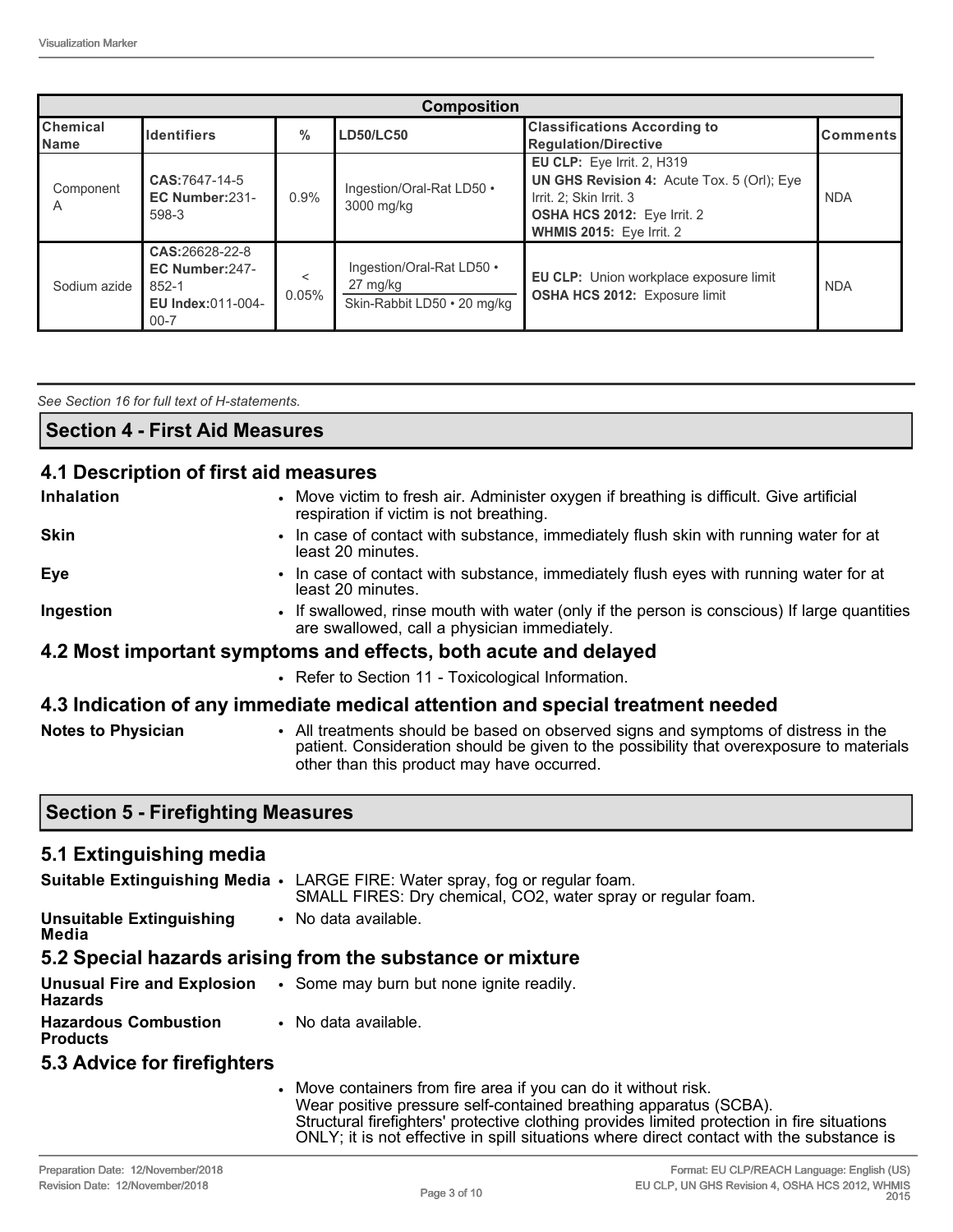possible. Wear chemical protective clothing that is specifically recommended by the manufacturer. It may provide little or no thermal protection.

#### **Section 6 - Accidental Release Measures**

#### **6.1 Personal precautions, protective equipment and emergency procedures**

**Personal Precautions ••** Ventilate enclosed areas. Do not walk through spilled material. Use appropriate Personal Protective Equipment (PPE) **Emergency Procedures** • Keep unauthorized personnel away. Stay upwind. **6.2 Environmental precautions** • Avoid run off to waterways and sewers.

## **6.3 Methods and material for containment and cleaning up**

**Containment/Clean-up Measures** • Stop leak if you can do it without risk. SMALL SPILLS: Take up with sand or other non-combustible absorbent material and place into containers for later disposal. LARGE SPILLS: Dike far ahead of liquid spill for later disposal.

#### **6.4 Reference to other sections**

• Refer to Section 8 - Exposure Controls/Personal Protection and Section 13 - Disposal Considerations.

## **Section 7 - Handling and Storage**

#### **7.1 Precautions for safe handling**

- 
- **Handling Handle in accordance with good industrial hygiene and safety practice. Wear** recommended Personal Protective Equipment when handling.

#### **7.2 Conditions for safe storage, including any incompatibilities**

- 
- **Storage •** Keep container tightly closed and store at recommended temperature.

#### **7.3 Specific end use(s)**

• Refer to Section 1.2 - Relevant identified uses.

## **Section 8 - Exposure Controls/Personal Protection**

#### **8.1 Control parameters**

| <b>Exposure Limits/Guidelines</b>  |           |                                                                                                       |                                                        |
|------------------------------------|-----------|-------------------------------------------------------------------------------------------------------|--------------------------------------------------------|
|                                    | ∣Result I | ACGIH                                                                                                 | <b>NIOSH</b>                                           |
| Sodium azide<br>$(26628 - 22 - 8)$ |           | Ceilings 0.29 mg/m3 Ceiling (as Sodium azide); 0.11 ppm Ceiling<br>Ceilings (as Hydrazoic acid vapor) | ∥0.1 ppm Ceiling (as HN3); 0.3 mg/m3 Ceiling (as NaN3) |

#### **8.2 Exposure controls**

| <b>Engineering</b><br><b>Measures/Controls</b> | • Good general ventilation should be used. Ventilation rates should be matched to<br>conditions. If applicable, use process enclosures, local exhaust ventilation, or other<br>engineering controls to maintain airborne levels below recommended exposure limits.<br>If exposure limits have not been established, maintain airborne levels to an acceptable<br>level. |
|------------------------------------------------|-------------------------------------------------------------------------------------------------------------------------------------------------------------------------------------------------------------------------------------------------------------------------------------------------------------------------------------------------------------------------|
| <b>Personal Protective Equipment</b>           |                                                                                                                                                                                                                                                                                                                                                                         |
| <b>Respiratory</b>                             | • In case of insufficient ventilation, wear suitable respiratory equipment.                                                                                                                                                                                                                                                                                             |
| Eye/Face                                       | • Wear protective eyewear (goggles, face shield, or safety glasses).                                                                                                                                                                                                                                                                                                    |
| <b>Skin/Body</b>                               | • No protective clothing expected to be needed.                                                                                                                                                                                                                                                                                                                         |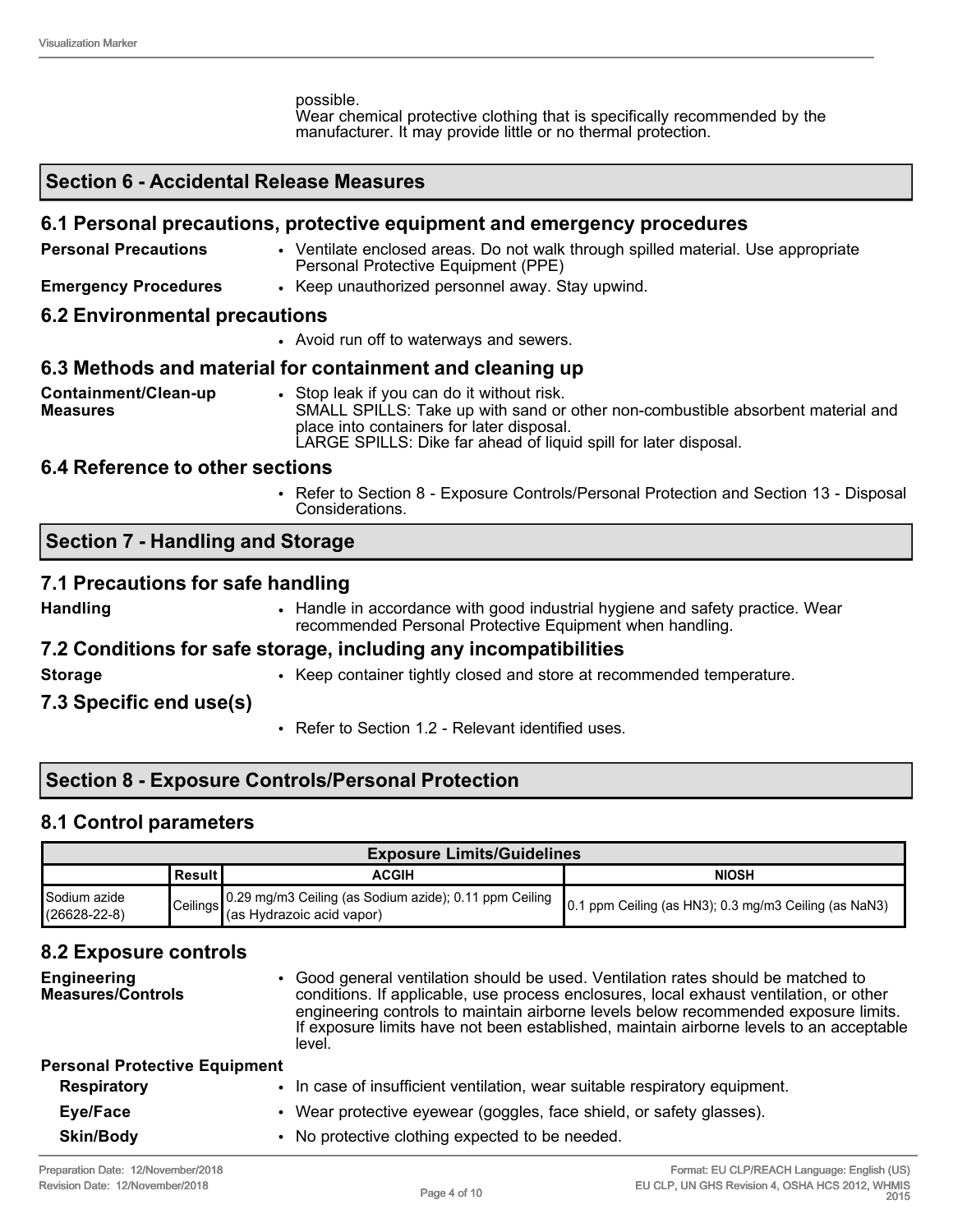#### **Environmental Exposure Controls**

• Follow best practice for site management and disposal of waste.

#### **Key to abbreviations**

ACGIH = American Conference of Governmental Industrial Hygiene NIOSH = National Institute of Occupational Safety and Health

## **Section 9 - Physical and Chemical Properties**

## **9.1 Information on Basic Physical and Chemical Properties**

| Liquid       | Appearance/Description                           | Odorless liquid. |
|--------------|--------------------------------------------------|------------------|
| Data lacking | Odor                                             | <b>Odorless</b>  |
| Data lacking | Particulate Type                                 | Data lacking     |
| Data lacking | Aerosol Type                                     | Data lacking     |
| Data lacking | <b>Physical and Chemical Properties</b>          | Data lacking     |
|              |                                                  |                  |
| Data lacking | Melting Point/Freezing Point                     | Data lacking     |
| Data lacking | pH                                               | Data lacking     |
| Data lacking | <b>Water Solubility</b>                          | Soluble 100 %    |
| Data lacking | <b>Explosive Properties</b>                      | Data lacking     |
| Data lacking |                                                  |                  |
|              |                                                  |                  |
| Data lacking | Vapor Density                                    | Data lacking     |
| Data lacking |                                                  |                  |
|              |                                                  |                  |
| Data lacking | UEL                                              | Data lacking     |
| Data lacking | Autoignition                                     | Data lacking     |
| Data lacking |                                                  |                  |
|              |                                                  |                  |
|              |                                                  |                  |
|              | Octanol/Water Partition coefficient Data lacking |                  |

## **9.2 Other Information**

• No additional physical and chemical parameters noted.

## **Section 10: Stability and Reactivity**

#### **10.1 Reactivity**

• No dangerous reaction known under conditions of normal use.

## **10.2 Chemical stability**

• Stable

#### **10.3 Possibility of hazardous reactions**

• Hazardous polymerization will not occur.

## **10.4 Conditions to avoid**

• No data available.

#### **10.5 Incompatible materials**

• Strong oxidizing agents.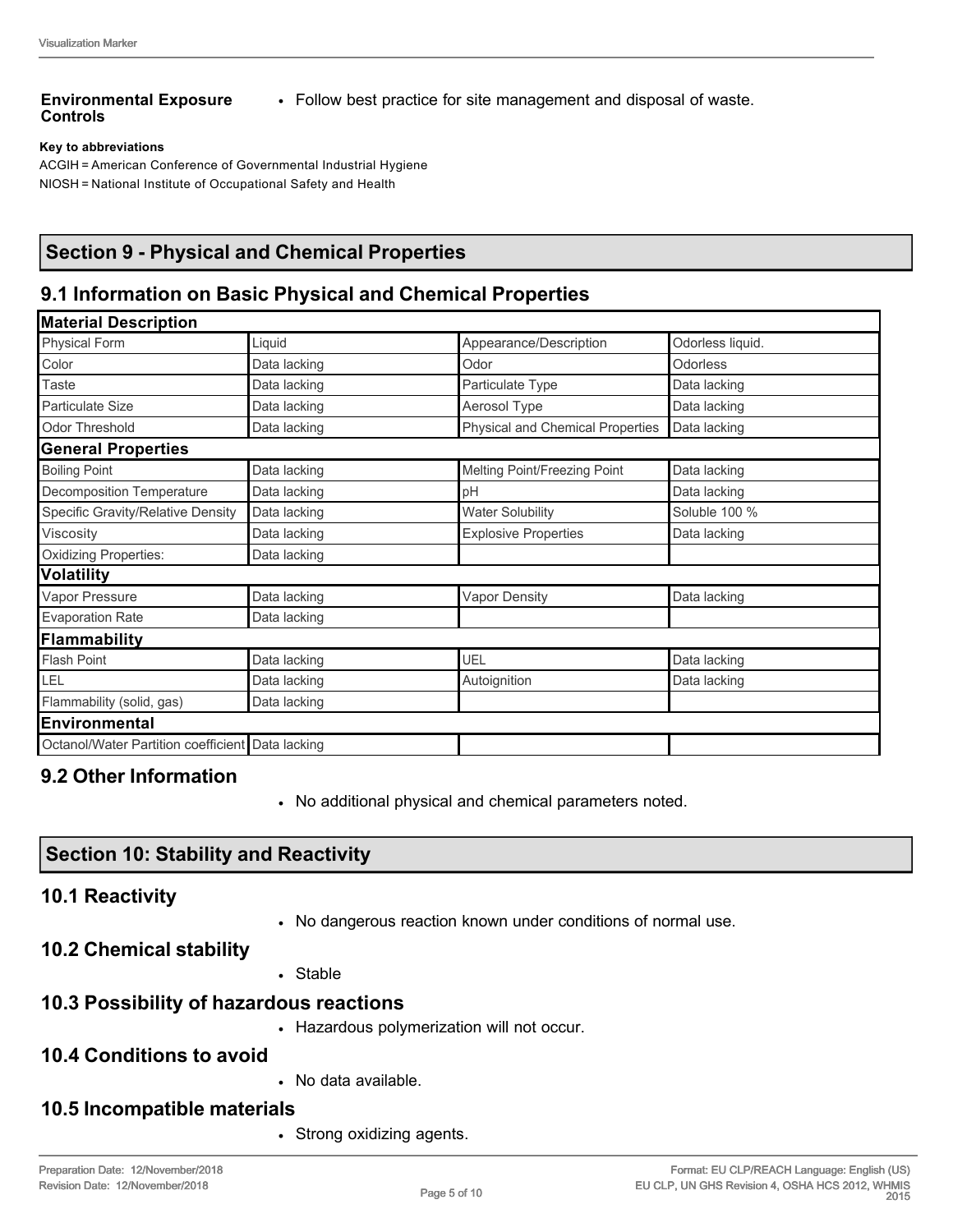## **10.6 Hazardous decomposition products**

• Thermal decomposition can lead to release of irritating and toxic gases and vapors. Carbon oxides.

# **Section 11 - Toxicological Information**

# **11.1 Information on toxicological effects**

| <b>Components</b>        |                      |                                                                                                                                                                                                                                                                                                                                                                                                                               |  |
|--------------------------|----------------------|-------------------------------------------------------------------------------------------------------------------------------------------------------------------------------------------------------------------------------------------------------------------------------------------------------------------------------------------------------------------------------------------------------------------------------|--|
| Component A<br>$(0.9\%)$ | $7647 - 14 - 1$<br>5 | Acute Toxicity: Ingestion/Oral-Rat LD50 · 3000 mg/kg; Ingestion/Oral-Rat TDLo · 1.43 mg/kg;<br>Gastrointestinal: Ulceration or bleeding from stomach;<br>Irritation: Eye-Rabbit • 10 mg • Moderate irritation; Skin-Rabbit • 500 mg 24 Hour(s) • Mild irritation;<br>Mutagen: Unscheduled DNA synthesis • Ingestion/Oral-Rat • 16800 mg/kg 4 Week(s)-Continuous; Micronucleus<br>Itest • Ingestion/Oral-Rat • 2 pph 14 Day(s) |  |

| <b>GHS Properties</b>            | <b>Classification</b>                                                                                         |
|----------------------------------|---------------------------------------------------------------------------------------------------------------|
| <b>Acute toxicity</b>            | EU/CLP · Data lacking<br>UN GHS 4 . Data lacking<br>OSHA HCS 2012 · Data lacking<br>WHMIS 2015 . Data lacking |
| <b>Skin corrosion/Irritation</b> | EU/CLP · Data lacking<br>UN GHS 4 . Data lacking<br>OSHA HCS 2012 . Data lacking<br>WHMIS 2015 . Data lacking |
| Serious eye damage/Irritation    | EU/CLP · Data lacking<br>UN GHS 4 . Data lacking<br>OSHA HCS 2012 · Data lacking<br>WHMIS 2015 . Data lacking |
| <b>Skin sensitization</b>        | EU/CLP . Data lacking<br>UN GHS 4 . Data lacking<br>OSHA HCS 2012 . Data lacking<br>WHMIS 2015 . Data lacking |
| <b>Respiratory sensitization</b> | EU/CLP · Data lacking<br>UN GHS 4 . Data lacking<br>OSHA HCS 2012 · Data lacking<br>WHMIS 2015 . Data lacking |
| <b>Aspiration Hazard</b>         | EU/CLP · Data lacking<br>UN GHS 4 . Data lacking<br>OSHA HCS 2012 · Data lacking<br>WHMIS 2015 . Data lacking |
| Carcinogenicity                  | EU/CLP · Data lacking<br>UN GHS 4 . Data lacking<br>OSHA HCS 2012 . Data lacking<br>WHMIS 2015 . Data lacking |
| <b>Germ Cell Mutagenicity</b>    | EU/CLP . Data lacking<br>UN GHS 4 . Data lacking<br>OSHA HCS 2012 · Data lacking<br>WHMIS 2015 . Data lacking |
|                                  | EU/CLP . Data lacking                                                                                         |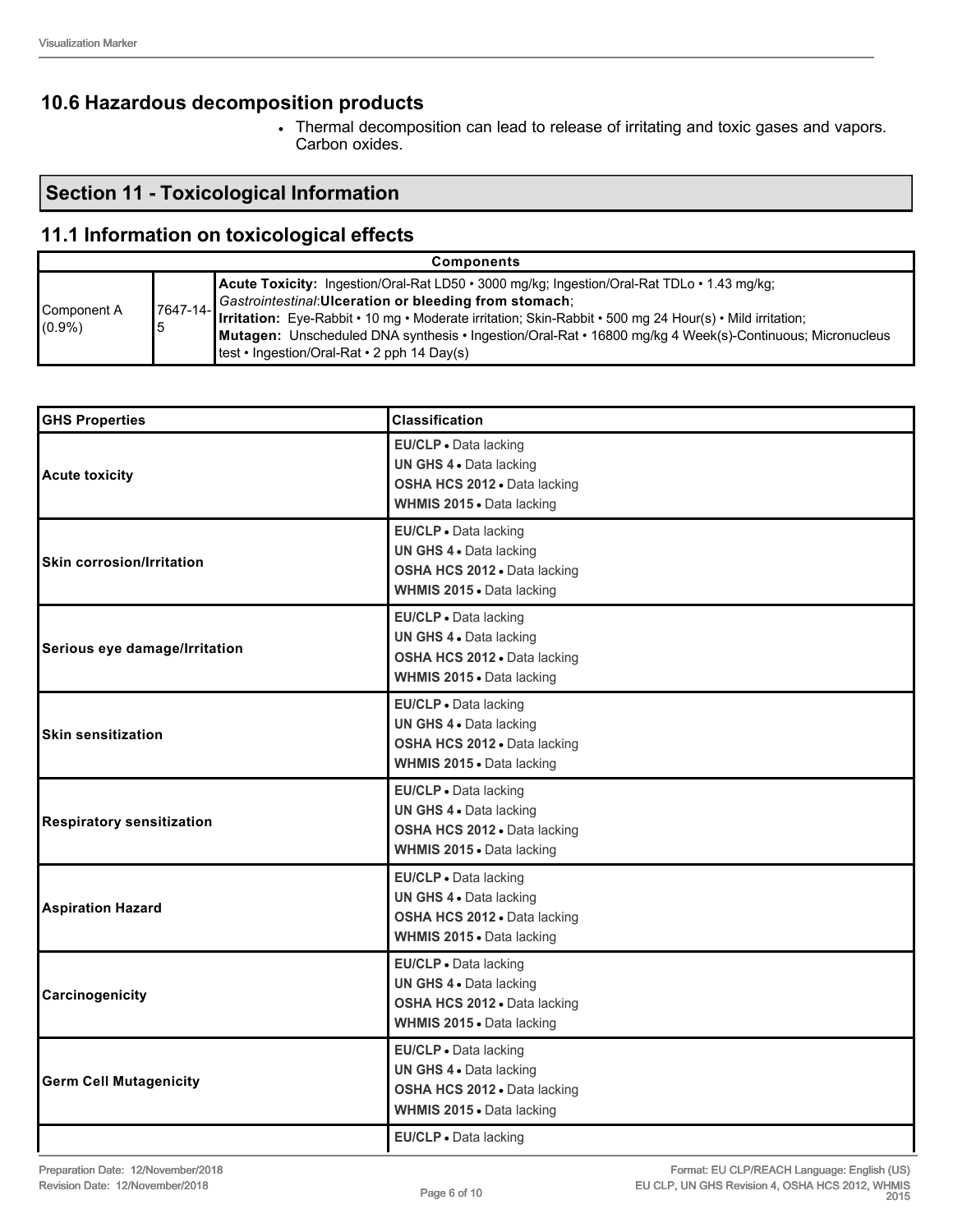| <b>Toxicity for Reproduction</b> | UN GHS 4 . Data lacking<br>OSHA HCS 2012 . Data lacking<br><b>WHMIS 2015 • Data lacking</b>                                 |
|----------------------------------|-----------------------------------------------------------------------------------------------------------------------------|
| <b>ISTOT-SE</b>                  | <b>EU/CLP</b> • Data lacking<br>UN GHS 4 . Data lacking<br>OSHA HCS 2012 . Data lacking<br><b>WHMIS 2015 • Data lacking</b> |
| <b>ISTOT-RE</b>                  | EU/CLP • Data lacking<br><b>UN GHS 4 • Data lacking</b><br>OSHA HCS 2012 . Data lacking<br><b>WHMIS 2015 - Data lacking</b> |

## **Potential Health Effects**

#### **Inhalation**

**Acute (Immediate)** • Under normal conditions of use, no health effects are expected. **Chronic (Delayed)** • No data available.

#### **Skin**

**Acute (Immediate)** • Under normal conditions of use, no health effects are expected.

**Chronic (Delayed)** • No data available.

## **Eye**

| Acute (Immediate)        | • Under normal conditions of use, no health effects are expected. |
|--------------------------|-------------------------------------------------------------------|
| <b>Chronic (Delayed)</b> | • No data available.                                              |
| Ingestion                |                                                                   |
| <b>Acute (Immediate)</b> | • Under normal conditions of use, no health effects are expected. |
| <b>Chronic (Delayed)</b> | • No data available.                                              |
|                          |                                                                   |

#### **Key to abbreviations**

- LD = Lethal Dose
- TD = Toxic Dose

# **Section 12 - Ecological Information**

## **12.1 Toxicity**

• Material data lacking.

# **12.2 Persistence and degradability**

• Material data lacking.

# **12.3 Bioaccumulative potential**

• Material data lacking.

# **12.4 Mobility in Soil**

• Material data lacking.

# **12.5 Results of PBT and vPvB assessment**

• No PBT and vPvB assessment has been conducted.

# **12.6 Other adverse effects**

• No studies have been found.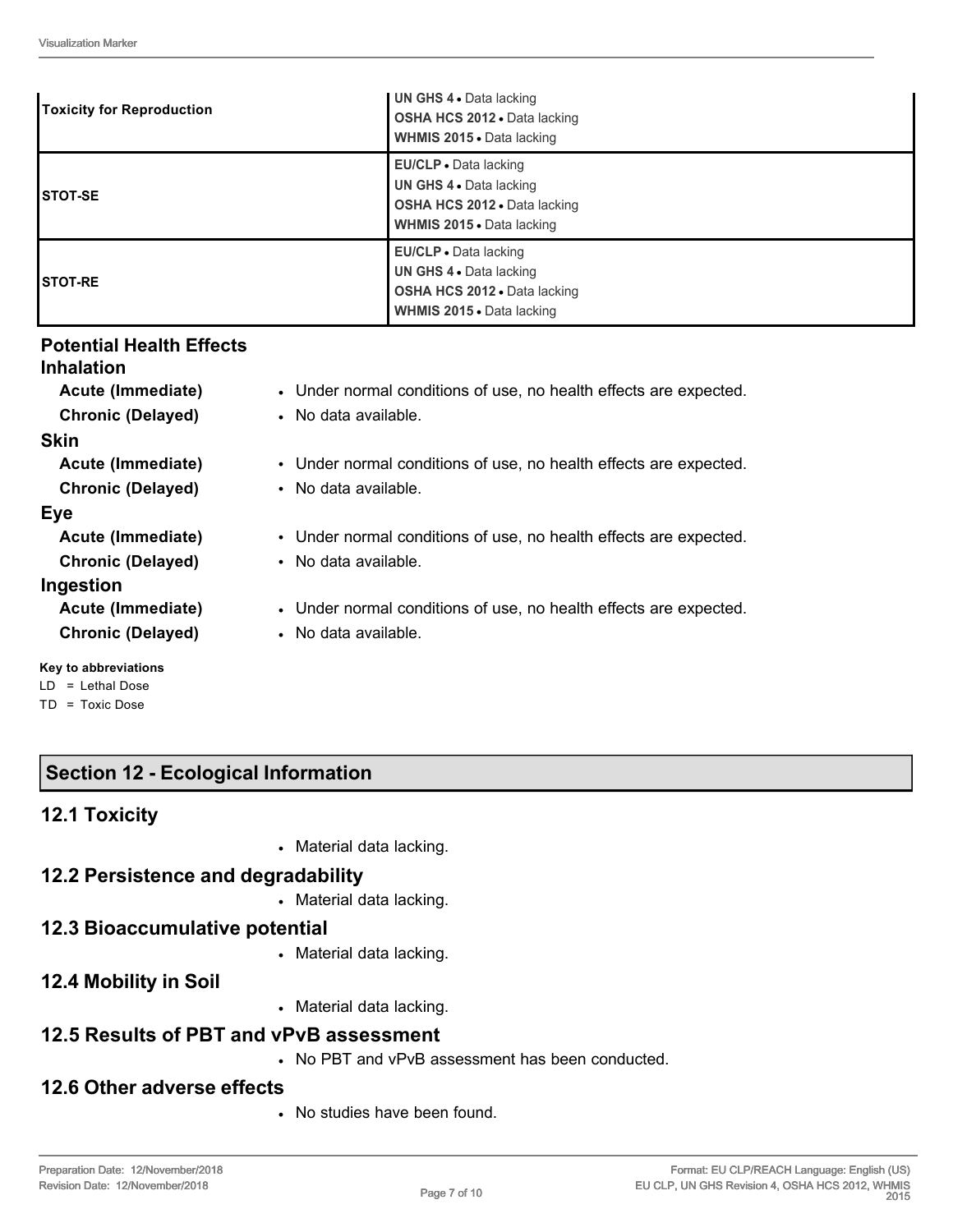#### **13.1 Waste treatment methods**

**Product waste** • Dispose of content and/or container in accordance with local, regional, national, and/or international regulations.

**Packaging waste** • Dispose of content and/or container in accordance with local, regional, national, and/or international regulations.

# **Section 14 - Transport Information**

|                  | <b>14.1 UN</b><br>number | 14.2 UN proper<br>shipping name | 14.3 Transport hazard<br>class(es) | 14.4 Packing<br>group | <b>14.5 Environmental</b><br>hazards |
|------------------|--------------------------|---------------------------------|------------------------------------|-----------------------|--------------------------------------|
| <b>DOT</b>       | Not Applicable           | Not Regulated                   | Not Applicable                     | Not Applicable        | <b>NDA</b>                           |
| <b>TDG</b>       | Not Applicable           | Not Regulated                   | Not Applicable                     | Not Applicable        | <b>NDA</b>                           |
| <b>IMO/IMDG</b>  | Not Applicable           | Not Regulated                   | Not Applicable                     | Not Applicable        | <b>NDA</b>                           |
| <b>IATA/ICAO</b> | Not Applicable           | Not Regulated                   | Not Applicable                     | Not Applicable        | <b>NDA</b>                           |

**14.6 Special precautions for user** • None specified.

**14.7 Transport in bulk according to Annex II of Marpol and the IBC Code** • Data lacking.

## **Section 15 - Regulatory Information**

## **15.1 Safety, health and environmental regulations/legislation specific for the substance or mixture**

| <b>State Right To Know</b>                              |            |     |     |     |  |
|---------------------------------------------------------|------------|-----|-----|-----|--|
| <b>CAS</b><br>МA<br><b>NJ</b><br><b>PA</b><br>Component |            |     |     |     |  |
| Sodium azide                                            | 26628-22-8 | Yes | Yes | Yes |  |
| Component A                                             | 17647-14-5 | No  | No  | No  |  |

| Inventory    |            |                   |                    |                  |                  |             |
|--------------|------------|-------------------|--------------------|------------------|------------------|-------------|
| Component    | <b>CAS</b> | <b>Canada DSL</b> | <b>Canada NDSL</b> | <b>EU EINECS</b> | <b>EU ELNICS</b> | <b>TSCA</b> |
| Sodium azide | 26628-22-8 | Yes               | No                 | Yes              | No               | <b>Yes</b>  |
| Component A  | 7647-14-5  | Yes               | No                 | Yes              | No               | <b>Yes</b>  |

#### **Canada Labor**

| ⊪LaDUI<br>Canada - WHMIS 1988 - Classifications of Substances |            |                                                                       |
|---------------------------------------------------------------|------------|-----------------------------------------------------------------------|
| • Sodium azide                                                | 26628-22-8 | D <sub>1</sub> A                                                      |
| • Component A                                                 | 7647-14-5  | Uncontrolled product<br>according to WHMIS<br>classification criteria |
| Canada - WHMIS 1988 - Ingredient Disclosure List              |            |                                                                       |
| • Sodium azide                                                | 26628-22-8 | $1\%$                                                                 |
| • Component A                                                 | 7647-14-5  | Not Listed                                                            |
|                                                               |            |                                                                       |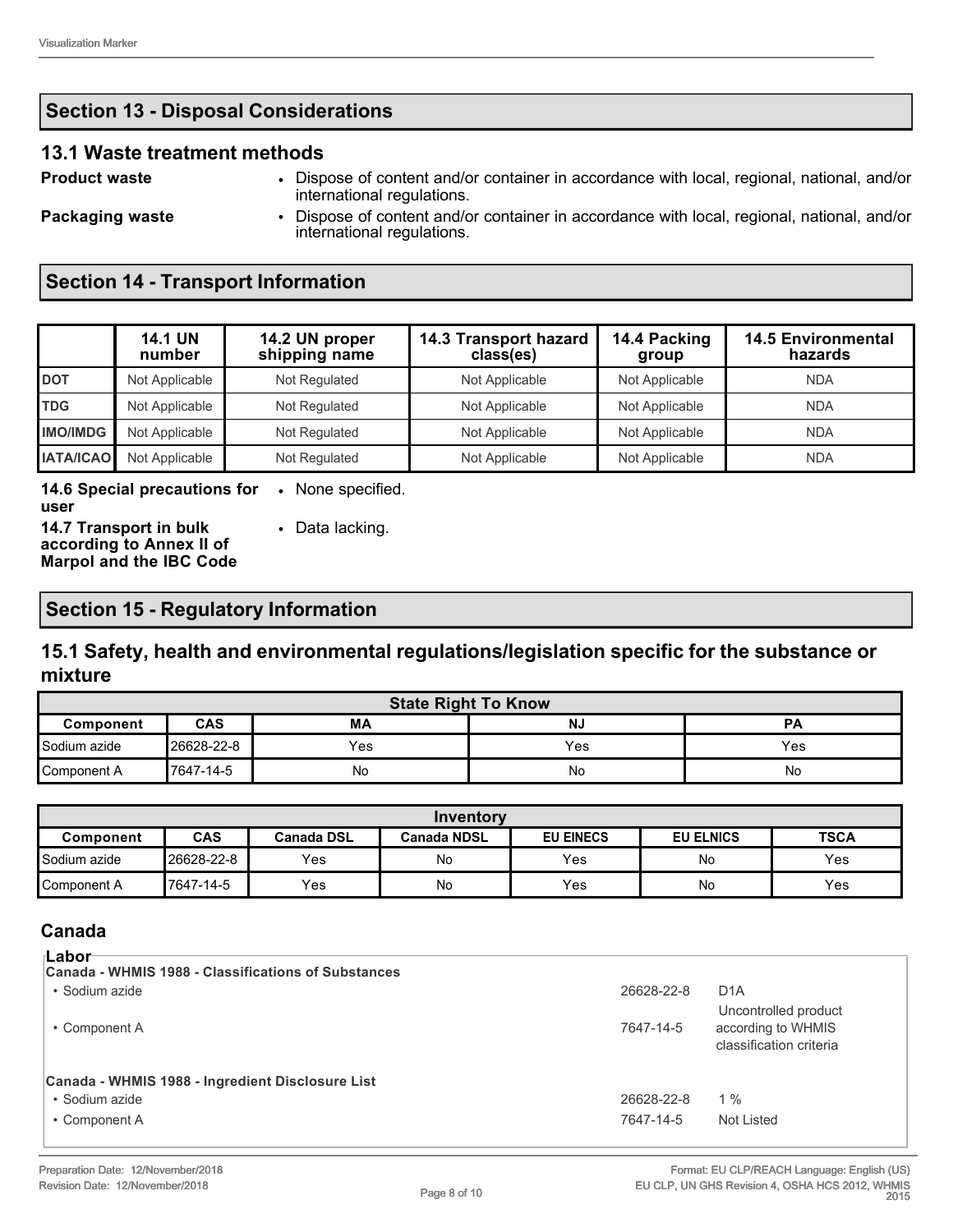| Environment<br><b>Canada - CEPA - Priority Substances List</b>             |            |                                                             |
|----------------------------------------------------------------------------|------------|-------------------------------------------------------------|
| • Sodium azide                                                             | 26628-22-8 | Not Listed                                                  |
| • Component A                                                              | 7647-14-5  | <b>Not Listed</b>                                           |
| <b>United States</b>                                                       |            |                                                             |
| ⊦Labor                                                                     |            |                                                             |
| U.S. - OSHA - Process Safety Management - Highly Hazardous Chemicals       |            |                                                             |
| • Sodium azide                                                             | 26628-22-8 | Not Listed                                                  |
| • Component A                                                              | 7647-14-5  | <b>Not Listed</b>                                           |
| U.S. - OSHA - Specifically Regulated Chemicals                             |            |                                                             |
| • Sodium azide                                                             | 26628-22-8 | Not Listed                                                  |
| • Component A                                                              | 7647-14-5  | Not Listed                                                  |
| Environment-<br>U.S. - CAA (Clean Air Act) - 1990 Hazardous Air Pollutants |            |                                                             |
| · Sodium azide                                                             | 26628-22-8 | <b>Not Listed</b>                                           |
| • Component A                                                              | 7647-14-5  | Not Listed                                                  |
|                                                                            |            |                                                             |
| U.S. - CERCLA/SARA - Hazardous Substances and their Reportable Quantities  |            |                                                             |
| · Sodium azide                                                             | 26628-22-8 | 1000 lb final RQ; 454 kg final<br><b>RQ</b>                 |
| • Component A                                                              | 7647-14-5  | <b>Not Listed</b>                                           |
| U.S. - CERCLA/SARA - Radionuclides and Their Reportable Quantities         |            |                                                             |
| · Sodium azide                                                             | 26628-22-8 | <b>Not Listed</b>                                           |
| • Component A                                                              | 7647-14-5  | <b>Not Listed</b>                                           |
| U.S. - CERCLA/SARA - Section 302 Extremely Hazardous Substances EPCRA RQs  |            |                                                             |
| · Sodium azide                                                             | 26628-22-8 | 1000 lb EPCRA RQ                                            |
| • Component A                                                              | 7647-14-5  | Not Listed                                                  |
| U.S. - CERCLA/SARA - Section 302 Extremely Hazardous Substances TPQs       |            |                                                             |
|                                                                            |            | 500 lb TPQ (this material is a                              |
| · Sodium azide                                                             | 26628-22-8 | reactive solid, the TPQ does<br>not default to 10000 pounds |
|                                                                            |            | for non-powder, non-molten,                                 |
|                                                                            |            | non-solution form)                                          |
| • Component A                                                              | 7647-14-5  | Not Listed                                                  |
| U.S. - CERCLA/SARA - Section 313 - Emission Reporting                      |            |                                                             |
| · Sodium azide                                                             | 26628-22-8 | 1.0 % de minimis<br>concentration                           |
| • Component A                                                              | 7647-14-5  | Not Listed                                                  |
|                                                                            |            |                                                             |
| U.S. - CERCLA/SARA - Section 313 - PBT Chemical Listing<br>• Sodium azide  | 26628-22-8 | <b>Not Listed</b>                                           |
| • Component A                                                              | 7647-14-5  | Not Listed                                                  |
|                                                                            |            |                                                             |
|                                                                            |            |                                                             |

# **United States - California**

| ⊤Environment <del>⊦</del><br>U.S. - California - Proposition 65 - Carcinogens List |            |            |
|------------------------------------------------------------------------------------|------------|------------|
| • Sodium azide                                                                     | 26628-22-8 | Not Listed |
| • Component A                                                                      | 7647-14-5  | Not Listed |
|                                                                                    |            |            |